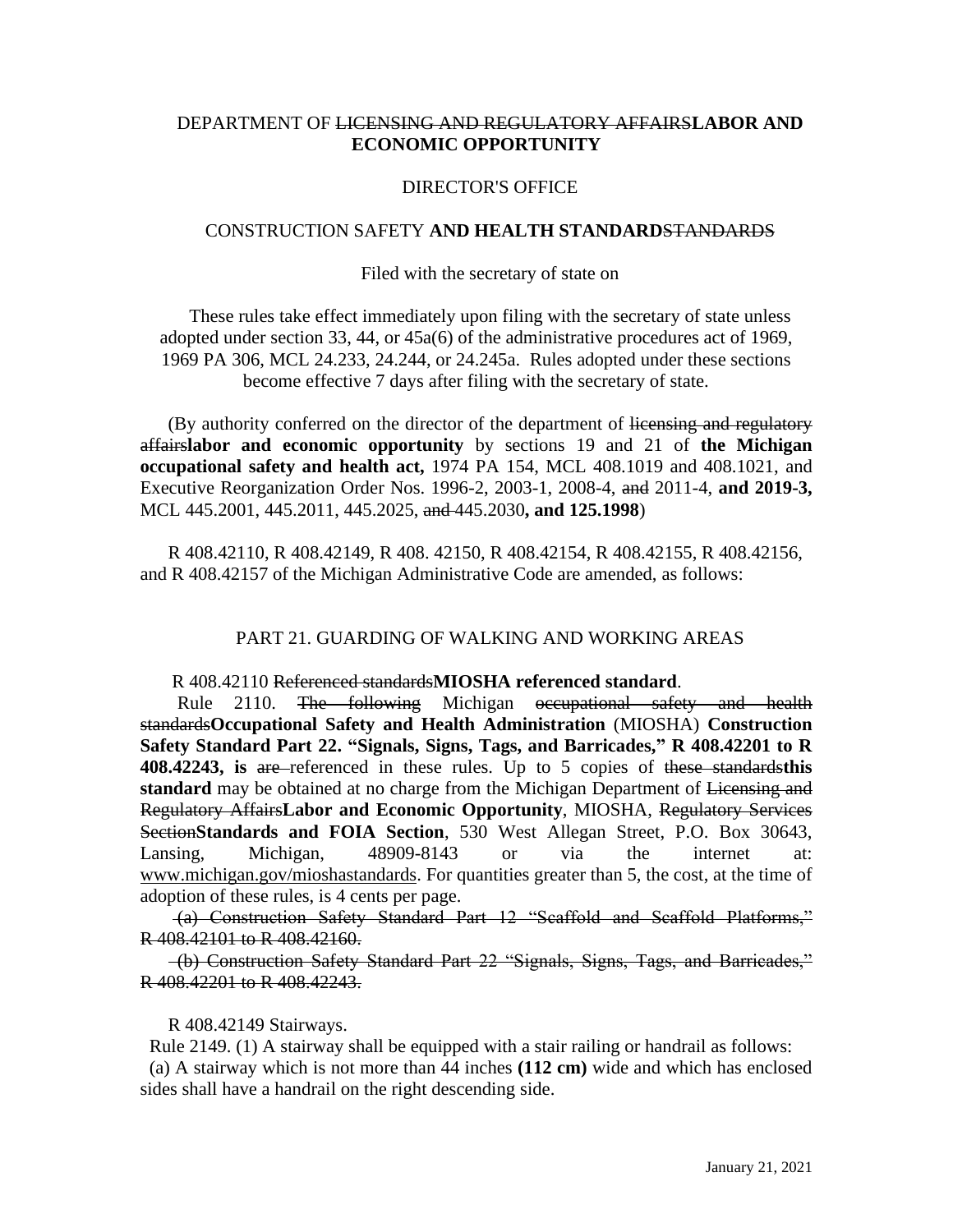(b) A stairway which is not more than 44 inches **(112 cm)** wide and which has 1 open side shall have a stair railing on the open side.

 (c) A stairway which is not more than 44 inches **(112 cm)** wide and which has 2 open sides shall have a stair railing on each side.

 (d) A stairway that is more than 44 inches **(112 cm)** wide shall have 1 handrail on each enclosed side and 1 stair rail on each open side.

 (e) A stairway that is 88 or more inches **(224 cm)** wide shall have 1 handrail on each enclosed side, 1 stair rail on each open side, and 1 intermediate stair rail located in the middle of the stairway.

 (2) Where a door or gate opens directly on a stairway more than 6 feet **(1.8 m)** in height and is used as a required means of egress, a stair landing shall be provided. The swing of the door shall not reduce the landing which leads to the stairway to less than 20 inches **(51 cm)** unless specified in another code.

R 408.42150 Guardrail specifications for scaffolding and catch platforms.

 Rule 2150. (1) A guardrail for scaffolding and catch platforms shall consist of a top rail, intermediate rail, and supporting posts. The top rail shall have a smooth surface and shall be located not less than **installed between 38 inches (97 cm) and 45 inches (114 cm)** 36, nor more than 42, inches above the floor, ramp, platform, or runway. **When conditions warrant, the height of the top edge may exceed the 45-inch (114 cm) height, provided the guardrail system meets all other criteria of this rule.** The intermediate rail shall be located halfway between the top rail and the floor, ramp, platform, or runway. The top rail shall not overrun the terminal posts unless such a projection does not constitute a hazard.

 (2) A top rail and its supporting posts shall be constructed of wood that is not less than 2- by 4-inch nominal size with a 1- by 6-inch or 2- by 4-inch nominal size intermediate rail. The construction and fastenings shall produce a guardrail capable of withstanding a 200-pound side thrust applied at the top rail. Other material may be used if the finished product has the 200-pound capability. A guardrail that is subject to additional loads shall be constructed of heavier stock and the supporting post shall be more closely spaced.

(3) Vertical supporting posts shall be placed not more than 8 feet **(2.4 m)** apart.

(4) Banding steel shall not be used for guardrail construction.

(5) Welded re-steel members shall not be used for guardrail construction.

R 408.42154 Runway and ramp specifications.

 Rule 2154. (1) A ramp or runway that is used exclusively by employees as a means of access to or egress from a walking or working surface shall be in compliance **comply** with all of the following provisions:

(a) Be capable of supporting not less than 2 times the maximum intended load.

 (b) Consist of a minimum of two 2-inch by 10-inch nominal size planks placed side by side or other material of equal width that provides equivalent strength if guardrails are not required.

(c) Consist of a minimum of three 2-inch by 10-inch nominal size planks placed side by side or other material of equal width that provides equivalent strength if guardrails are required.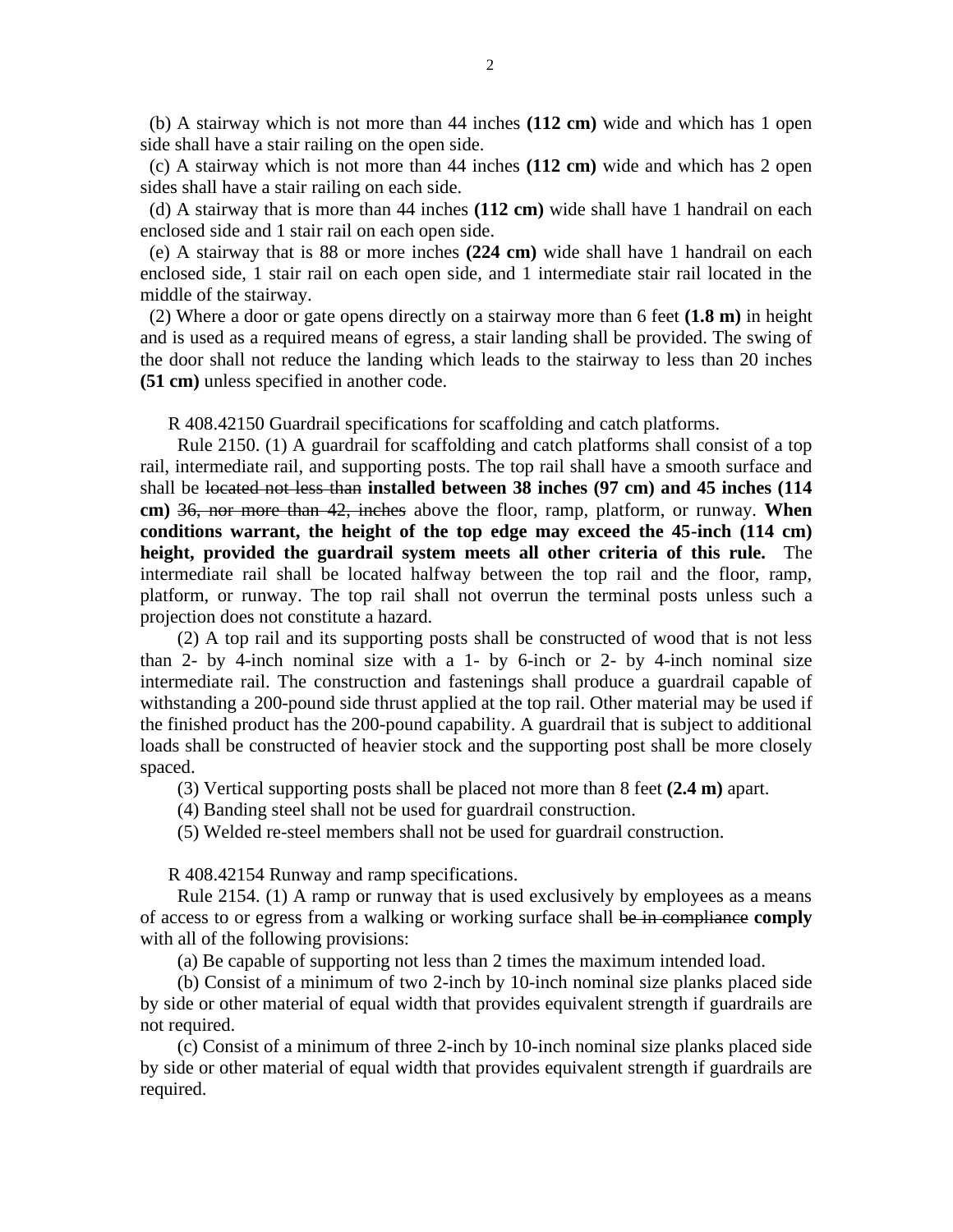(d) Not be constructed steeper than the ratio of 1 foot of vertical rise to 2 feet **(0.6 m)** of horizontal run.

 (e) Have a slip-resistant surface or have cleats that are not more than 2 inches by 4 inches nominal size and which are uniformly spaced not more than 24 inches **(61 cm)** apart.

(f) Be constructed to avoid excessive deflection and springing action.

(g) Be secured at each end to prevent displacement.

(h) Not be used for the storage of materials or equipment.

(i) Be maintained free of debris, other loose materials, and slip or trip hazards.

 (2) A ramp or runway used by employees with wheelbarrows shall be in compliance **comply** with both of the following provisions:

(a) Be constructed and used as prescribed in subrule  $(1)(a)$ ,  $(d)$ ,  $(e)$ ,  $(f)$ ,  $(g)$ ,  $(h)$ , and (i) of this rule.

 (b) Consist of three 2-inch by 10-inch nominal size planks placed side by side or other material of equal width that provides equivalent strength.

 (3) A ramp or runway used by concrete buggies, forklift trucks, or other motorized material handling equipment shall be in compliance **comply** with all of the following provisions:

(a) Be capable of supporting not less than 4 times the maximum intended load.

(b) Be not less than 5 feet **(1.5 m)** wide.

(c) Be constructed and used as prescribed in subrule  $(1)(a)$ ,  $(d)$ ,  $(f)$ ,  $(g)$ ,  $(h)$ , and  $(i)$ of this rule.

 (4) A ramp or runway constructed of 2 or more planks placed side by side shall have the planks securely fastened together.

R 408.42155 Specifications for stair rail.

 Rule 2155. (1) A stair railing shall consist of a stair rail, a vertical support, and an intermediate rail or its equivalent to prevent an employee from falling through the opening between the stair rail and the stairs. The stair rail shall parallel the slope of the stairway.

 (2) A stair rail shall be smooth, made of 2- by 4-inch nominal-sized lumber, and constructed in a manner to withstand a side thrust of not less than 200 pounds. The height of a stair rail shall be as follows:

 (a) A stair rail that is installed after March 15, 1991, shall be not less than 36 inches (91.5 cm) from the upper surface of the stair rail system to the surface of the tread and in line with the face of the riser at the forward edge of the tread.

 (b) A stair rail that is installed before March 15, 1991, shall be not less than 30 inches (76 cm) nor more than 34 inches (86 cm) from the upper surface of the stair rail system to the surface of the tread and in line with the face of the riser at the forward edge of the tread.

(3) The vertical post shall be constructed of not less than 2- by 4-inch nominal-sized lumber and shall be spaced not more than 6 feet **(1.8 m)** apart.

 (4) An intermediate rail or midrail shall be constructed of not less than 1- by 6-inch or 2- by 4-inch nominal-sized lumber and shall be installed midway between the stair rail and the treads.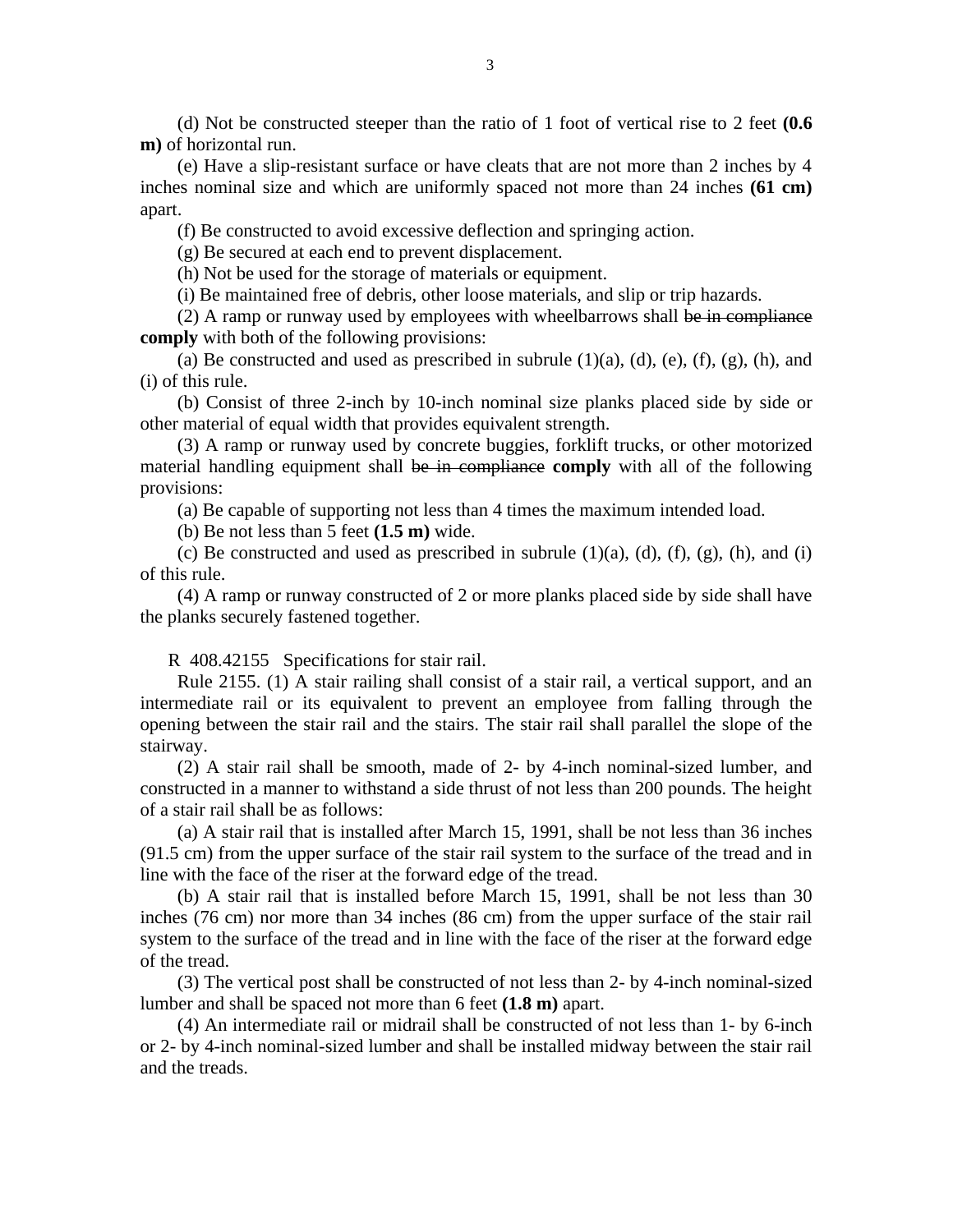(5) Screens, mesh, intermediate vertical members, or equivalent intermediate structural members shall be provided between the top rail of the stair rail system and the stairway steps.

 (6) Screens or mesh, when used, shall extend from the top rail to the stairway step and along the entire opening between the top rail supports.

 (7) When intermediate vertical members, such as balusters, are used between posts, they shall be not more than 19 inches (48 cm) apart.

 (8) Other structural members, when used, shall be installed such that there are no openings in the stair rail system that are more than 19 inches (48 cm) wide.

 (9) A stair rail shall not have protruding nails or rough or sharp corners and shall not constitute a projection hazard.

 (10) Other material may be used if the stair railing meets the 200-pound side thrust requirement.

 (11) A stairway that has 4 or more risers or rises more than 30 inches (76 cm), whichever is less, shall be equipped with at least 1 handrail and at least 1 stair rail system along each unprotected side or edge. When the top edge of a stair rail system also serves as a handrail, the provisions of R 408.42156(3) of these rules apply**applies**.

 (12) Winding and spiral stairways shall be equipped with a handrail that is sufficiently offset to prevent walking on those portions of the stairways where the tread width is less than 6 inches (15 cm).

R 408.42156 Handrail specifications.

 Rule 2156. (1) A handrail shall be of a configuration that provides a handhold when grasped to avoid a fall and shall follow the slope of the stairway.

 (2) A handrail shall be vertically installed not more than 37 **inches (94 cm)**, nor less than 30, inches **(**94 nor less than **76 cm),** above the front edge of the treads.

 (3) When the top edge of a stair rail system also serves as a handrail, the height of the top edge shall be not more than 37 inches (94 cm) nor less than 36 inches (91.5 cm) from the upper surface of the stair rail system to the surface of the tread and in line with the face of the riser at the forward edge of the tread.

 (4) A handrail shall have a smooth surface along the top and sides and the ends shall not present a projection hazard.

 (5) Handrails that will not be a permanent part of the structure being built shall have a minimum clearance of 3 inches (3 cm) **(8 cm)** between the handrail and walls, stair rail systems, and other objects.

 (6) The ends of stair rail systems and handrails shall be constructed so as not to constitute a projection hazard.

R 408.42157 Temporary stairways.

 Rule 2157. (1) All wooden components that are necessary to construct and guard a temporary stairway shall be of construction-grade lumber.

(2) The minimum width of a temporary stairway shall be 22 inches **(56 cm)**.

 (3) The total vertical rise of a temporary stairway shall not be more than 12 feet **(3.7 m)**, unless stair platforms are provided.

(4) The rise shall be not less than 6 inches **(15 cm)** nor more than 8 inches (**20 cm)**.

(5) The ratio of rise to tread width shall be uniform for all sets of stairs.